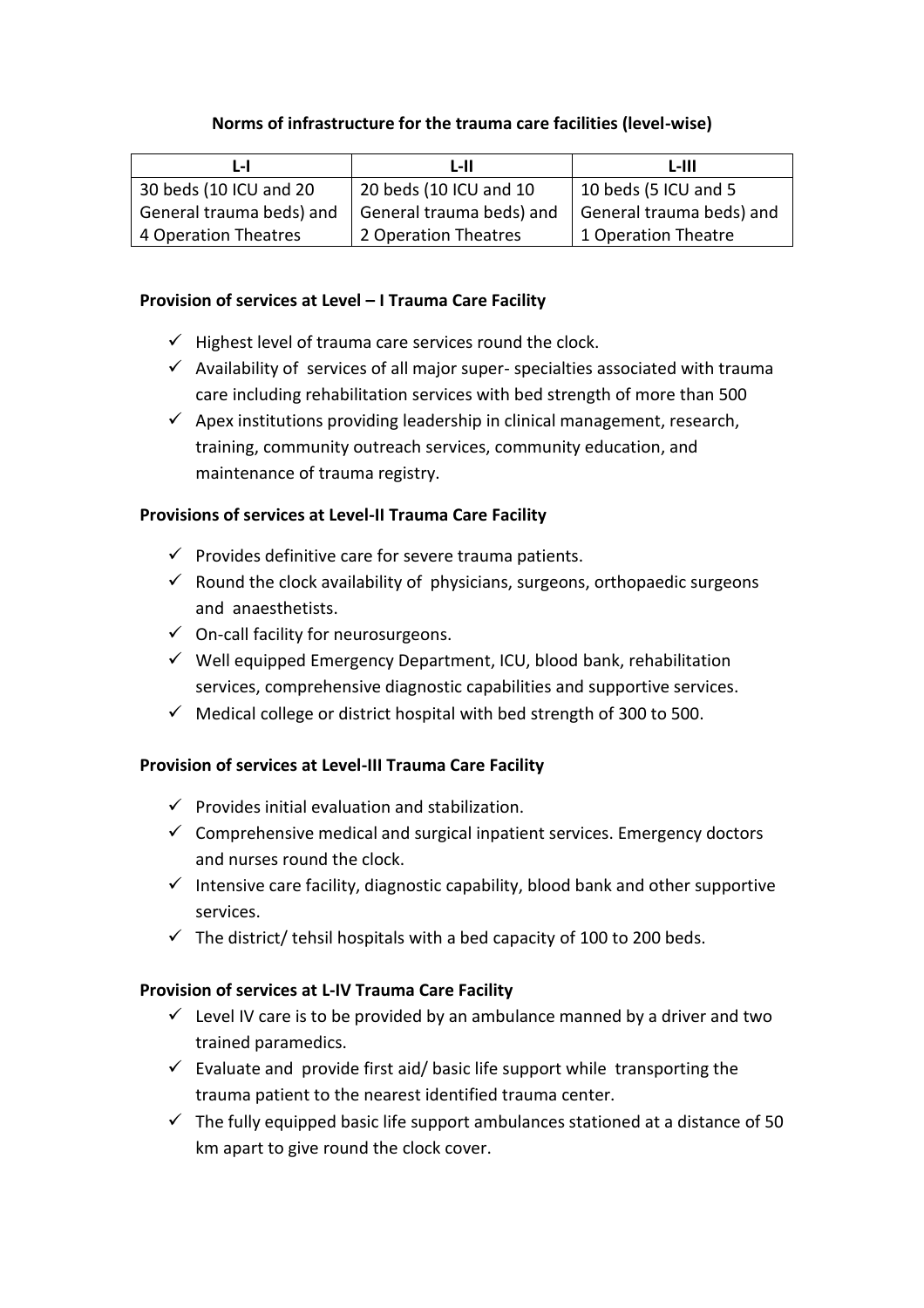## **Norms of manpower for Trauma Care Facilities (Level-wise)**

| S.N.         | <b>Human Resource</b>                                               | Level I        | Level II       | Level<br>III   |
|--------------|---------------------------------------------------------------------|----------------|----------------|----------------|
| 1            | Neuro Surgeon                                                       | 4              | 1              |                |
| $\mathbf{2}$ | Radiologist                                                         | $\overline{2}$ | $\overline{2}$ |                |
| 3            | <b>Plastic Surgeon</b>                                              | $\mathbf{1}$   |                |                |
| 4            | Anaesthetist                                                        | 6              | 3              | $\overline{2}$ |
| 5            | Orthopaedic Surgeon                                                 | $\overline{4}$ | 3              | $\overline{2}$ |
| 6            | <b>General Surgeon</b>                                              | 6              | $\overline{2}$ | $\overline{2}$ |
| 7            | <b>Casualty Medical Officer</b>                                     | 30             | 8              | 6              |
| 8            | <b>Staff Nurse (including Trauma</b><br><b>Nurse Coordinators</b> ) | 100            | 40             | 25             |
| 9            | Nursing attendant                                                   | 24             | 16             | 13             |
| 10           | OT Technician                                                       | 10             | 5              | 5              |
| 11           | Radiographer                                                        | $\overline{4}$ | $\overline{4}$ | $\overline{4}$ |
| 12           | Lab Technician                                                      | 4              | $\overline{2}$ | $\overline{2}$ |
| 13           | <b>MRI</b> Technician                                               | $\overline{2}$ |                |                |
| 14           | Multi task worker                                                   | 40             | 15             | 12             |
|              | Total                                                               | 237            | 101            | 73             |

*\* Preferably PG / Diploma in General Surgery / Anaesthesia*

*\* The specialists can be engaged under public private mode in case they are not available on contractual basis. A one-time remuneration between Rs. 5000-10000 per visit may be fixed by the states on the basis of specialists and the nature of emergency*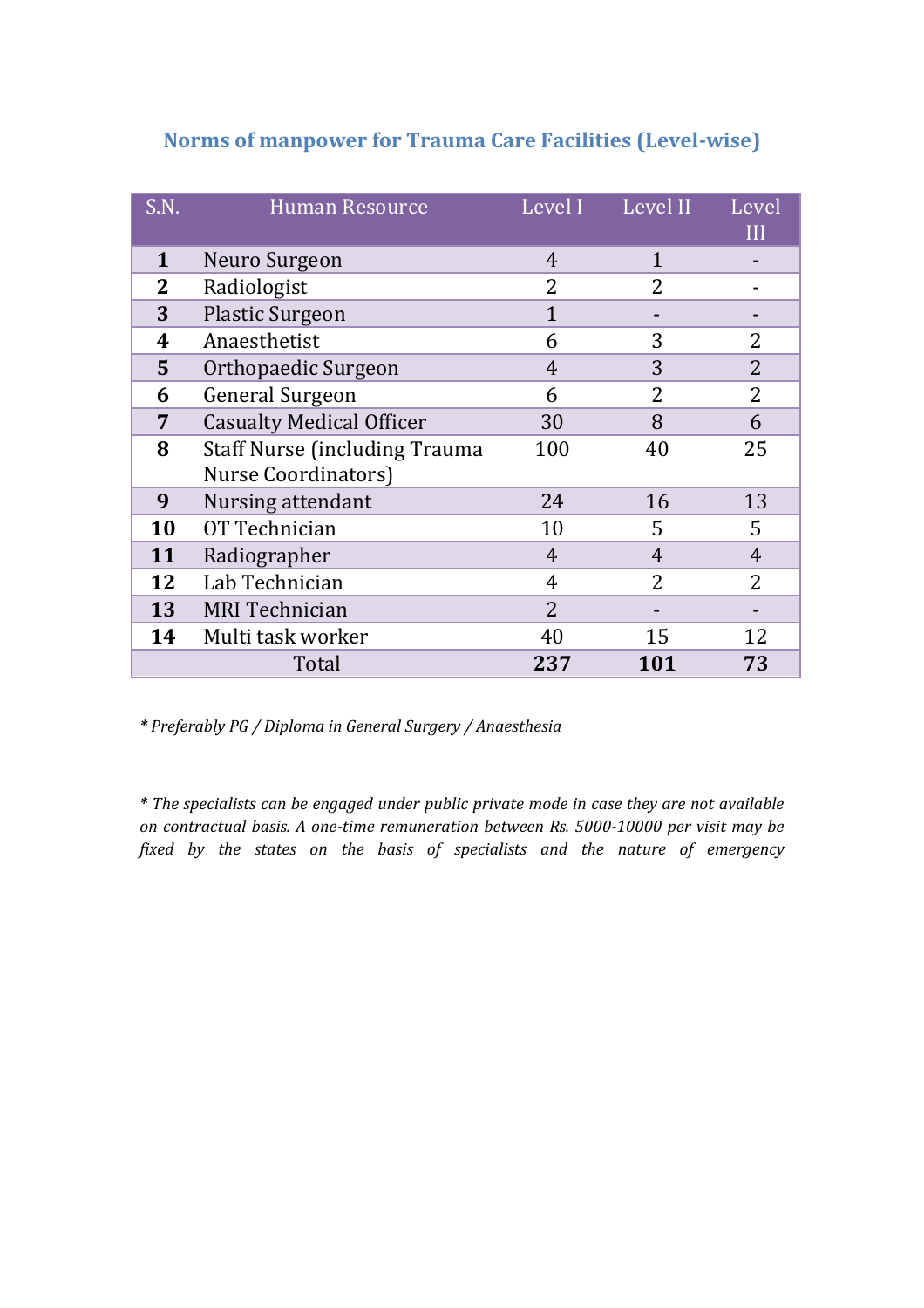# **Norms for equipments in Trauma care facilities identified under 12th FYP**

## **List of Equipments recommended- Speciality Wise**

## **Radiology Equipments**

| S. No | $L - I$                        | $L-H$                                 | L-III                     |
|-------|--------------------------------|---------------------------------------|---------------------------|
| 1.    | 100 mA portable X-Ray          | 100 mA Portable X-ray Machine         | 100 mA Portable X-ray     |
|       | machine                        |                                       | Machine                   |
| 2.    | 1000 mA digital X-Ray          | 500 mA X-ray Machine                  | 500 mA X-ray Machine      |
|       | Machine                        |                                       |                           |
| 3.    | 3-D Ultrasonography-           | 3 D Ultrasonography - Trolley based   | Ultrasonography - Trolley |
|       | <b>Trolley Based</b>           |                                       | based                     |
| 4.    | Image Intensifier (C-Arm)-     | Image Intensifier (C-Arm) – With CD   |                           |
|       | with CD ROM, Printer, 12"      | Rom, Printer, 12" CCD, Double         |                           |
|       | CCD, Double Monitor,           | Monitor, Electronic Transmission and  |                           |
|       | <b>Electronic Transmission</b> | Networking for tele-Radiology with X- |                           |
|       | and Networking for tele-       | ray and DSA facilities                |                           |
|       | Radiology with X-Ray and       |                                       |                           |
|       | DSA facility for OT            |                                       |                           |
| 5.    | Angiography C-Arm based        |                                       |                           |
|       | + Angiosuite                   |                                       |                           |
| 6.    | CT Scan more than 32           | CT Scan 32 Slice                      | CT Scan                   |
|       | <b>Slices</b>                  |                                       |                           |
| 7.    | 3 Tesla MRI                    |                                       |                           |
|       |                                |                                       |                           |
| 8.    | Portable USG                   | Portable USG                          | Portable USG              |

#### **Rehabilitation Equipments:**

| S. No | L-I                                 | L-II                                | L-III          |
|-------|-------------------------------------|-------------------------------------|----------------|
|       | SW Diathermy                        | SW Diathermy                        | <b>NA</b>      |
|       | <b>IFT</b> machine                  | <b>IFT</b> machine                  | $\blacksquare$ |
| З.    | <b>Cervical and Lumbar Traction</b> | <b>Cervical and Lumbar Traction</b> | $\blacksquare$ |
| 4.    | Physiotherapy equipments            | Physiotherapy equipments            | $\blacksquare$ |

## **Anaesthesia Equipments:**

| S. No | L-I                        | L-II                                                           | L-III                     |
|-------|----------------------------|----------------------------------------------------------------|---------------------------|
| 1.    | O.T. Table $-4$ segments,  | O.T. Table - 4 segments, translucent                           | O.T. Table $-3$ segments, |
|       | translucent top with       | top with orthopaedics attachment-2                             | translucent top with      |
|       | orthopaedics attachment -2 |                                                                | orthopaedics attachment-2 |
| 2.    | Cautery Machine - Mono &   | Cautery Machine – Mono & Bi Polar-2   Cautery Machine – Mono & |                           |
|       | Bi Polar with underwater   |                                                                | Bi Polar-2                |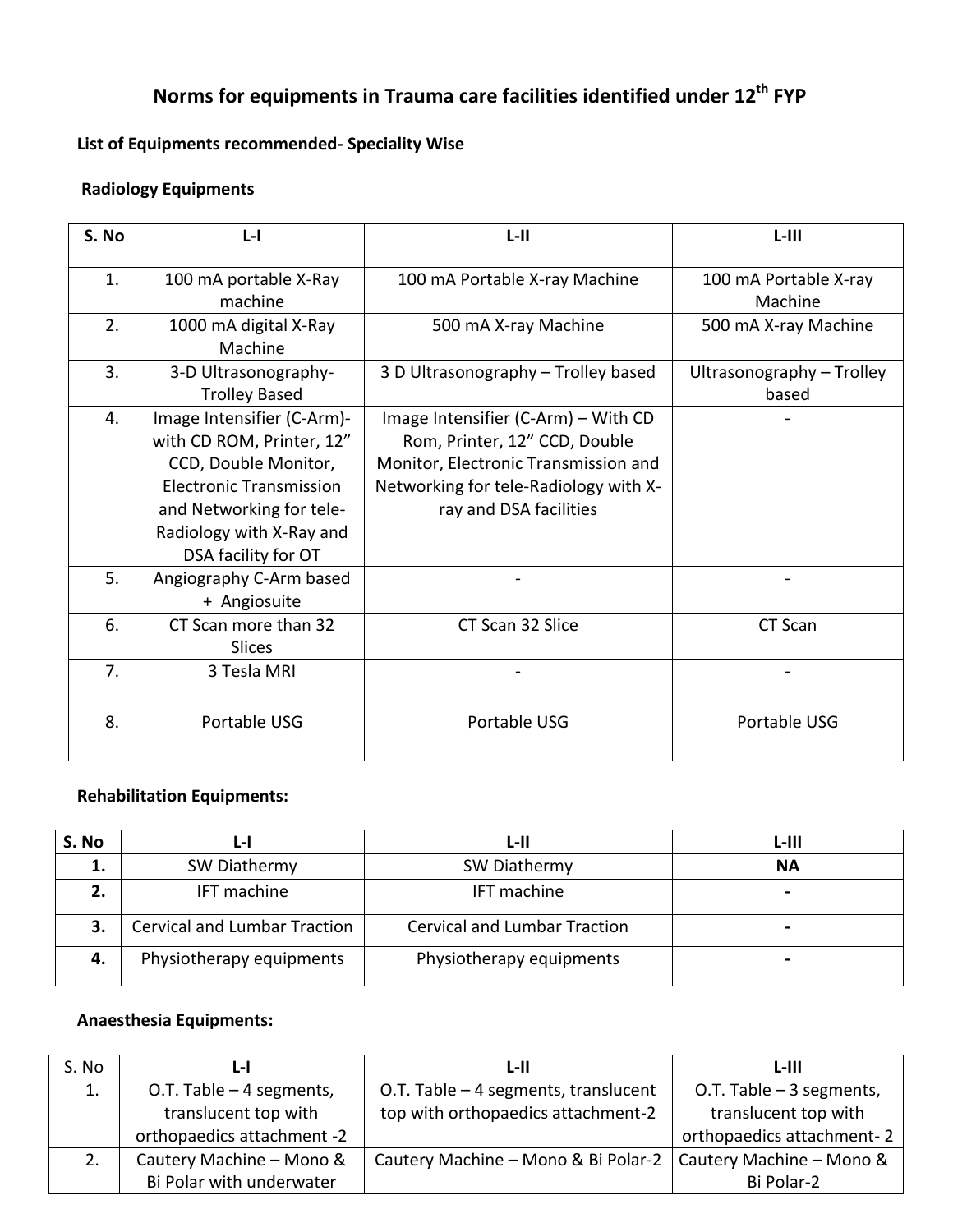|     | cutting $-2$                                                             |                                         |                                     |
|-----|--------------------------------------------------------------------------|-----------------------------------------|-------------------------------------|
| 3.  | O.T. ceiling light - shadow<br>less with inbuilt camera and<br>monitor-2 | O.T. ceiling light - shadow less-2      | O.T. ceiling light-shadow<br>less-2 |
| 4.  | Central suction and central                                              | Central suction and central pipe line - |                                     |
|     | pipe line-1                                                              |                                         |                                     |
| 5.  | <b>High Vacuum Suction</b>                                               | High Vacuum Suction Machine -2          | <b>Suction Machine-4</b>            |
|     | Machine -2                                                               |                                         |                                     |
| 6.  | Anaesthesia Machine with                                                 | Anaesthesia Machine with Monitor 6-     | Anaesthesia Machine with            |
|     | Monitor 6-8                                                              | 8 Channel -2,                           | Monitor-2,                          |
|     | Channel-4,                                                               | Parameters: Agent monitoring, NIBP,     | Parameters: Agent                   |
|     | Parameters: Agent                                                        | SPO2, ET CO2, ECG, Temp, IBP            | monitoring, NIBP, SPO2, ET          |
|     | monitoring, NIBP, SPO2, ET                                               |                                         | CO2, ECG, Temp, IBP                 |
|     | CO2, ECG, Temp., IBP                                                     |                                         |                                     |
| 7.  | Ventilator with high end                                                 | Ventilator with high end compressor -   | Ventilator with high end            |
|     | compressor -10                                                           | 10                                      | compressor-5                        |
| 8.  | Transport Ventilator-1                                                   | Transport Ventilator-1                  | Transport Ventilator-1              |
| 9.  | Lab. Automatic Blood Gas                                                 | Lab. Automatic Blood Gas Analyser       | <b>ABG Machine</b><br>$-1$          |
|     | Analyser                                                                 |                                         | (Hand held Analyzer)                |
| 10. | Patient warming system                                                   | Patient warming system                  |                                     |
| 11. | Defibrillator with Monitor-10                                            | Defibrillator with Monitor-10           | Defibrillator with Monitor-         |
|     |                                                                          |                                         | 5,                                  |
|     | Parameters: NIBP, ECG, SPO2                                              | Parameters NIBP, ECG, SPO2 with AED     |                                     |
|     | with AED                                                                 |                                         | Parameters: NIBP, ECG,              |
|     |                                                                          |                                         | SPO2 with AED                       |
| 12. | Monitor-20                                                               | Monitor-10                              | Monitor-5                           |
|     | Large Screen, with ECG, SPO2,                                            | Large Screen, with ECG, SPO2, NIBP,     | Large Screen, with ECG,             |
|     | NIBP, ETCO2                                                              | ETCO <sub>2</sub>                       | SPO2, NIBP, ETCO2                   |
| 13. | <b>Operating Microscope -2</b>                                           |                                         |                                     |
| 14. | <b>Operating Head Lights-2</b>                                           | Operating Head Lights -2                |                                     |
| 15. | Syringe infusion pump- 5                                                 | Syringe infusion pump-3                 | Syringe infusion pump-1             |
| 16. | Manifold system in ICU                                                   | Manifold system in ICU                  |                                     |

## **Orthopaedic Equipments:**

| S. No | L-I                               | L-II                             | L-III                                |
|-------|-----------------------------------|----------------------------------|--------------------------------------|
| 1.    | Power drill and Power saw<br>$-2$ | Power drill and Power saw-1      | Power drill & power saw-1            |
| 2.    | Pneumatic tourniquet<br>$-2$      | Pneumatic tourniquet -2          | Pneumatic tourniquet -2              |
| 3.    | Splints and traction devices-2    | Splints and traction devices -2  | Splints and traction devices<br>$-1$ |
| 4.    | General orthopaedic               | General orthopaedic instrument-2 | General orthopaedic                  |
|       | instrument-2 sets                 | sets                             | instrument- 1 set                    |